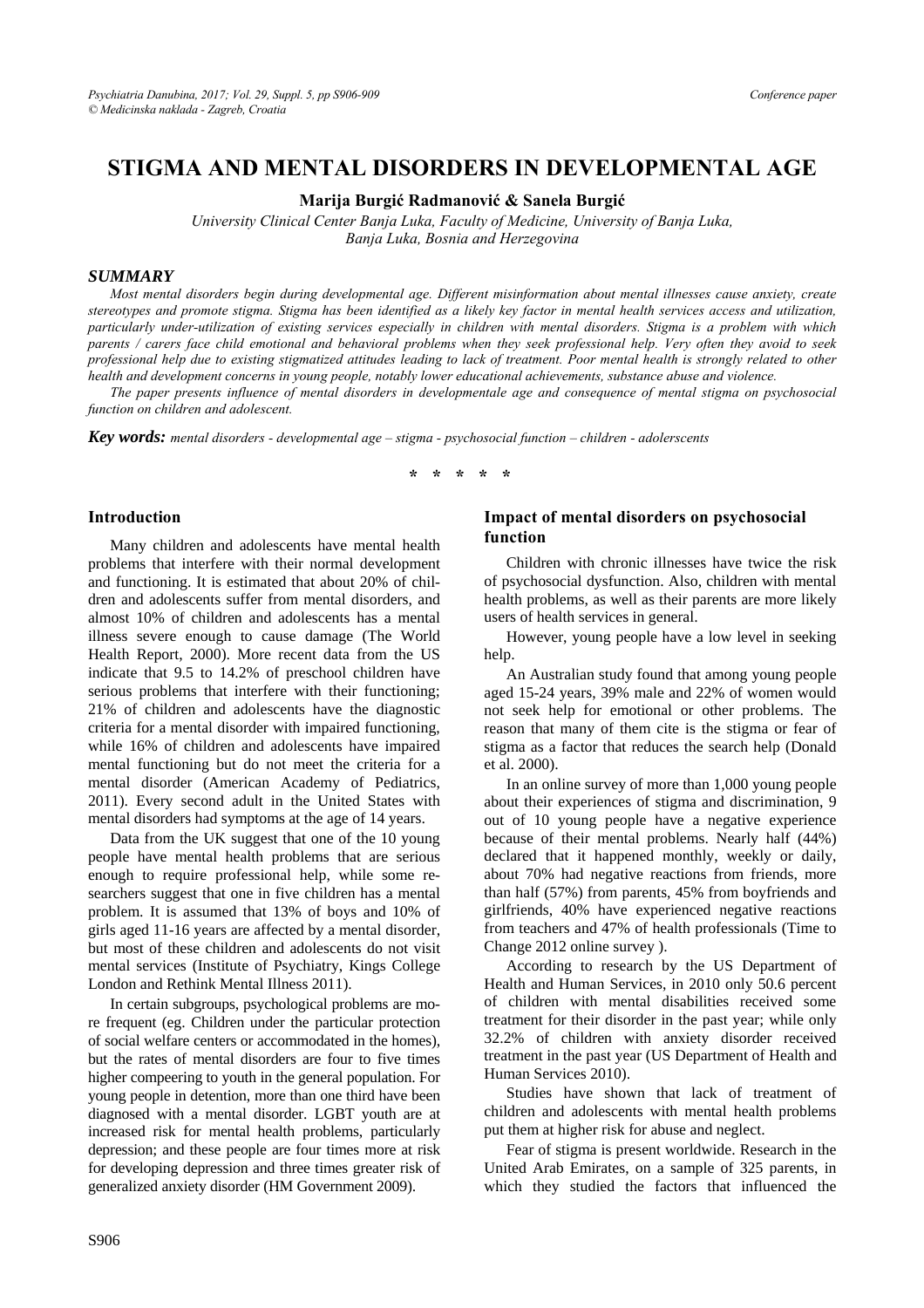parents to seek help for mental health problems of children; showed that only 38% of respondents said they would ask for help from a mental health professional if their child has a mental health problem. The stigma of the use of health services and skepticism about the usefulness of mental health services have been identified as key factors that prevent them from seeking help for their children (Eapen & Ghubash 2004).

Studies on the stigma experienced by parents of children with developmental disabilities in poorly developed countries show that most caregivers reported experience of stigma: 43.1% worried about being treated differently, 45.1% felt ashamed about their child's condition and 26.7% made an effort to keep their child's condition secret. Stigma did not depend on the type of developmental disorder, the child's age or gender, or on the age or level of education of the caregiver (Tilahun et al. 2016).

Most children and adolescents with mental problems (between 60 and 90 percent) do not seek or do not receive the services they need (Knopf et al. 2008). The reason for this is the social stigma associated with mental disorders which is why many adolescents do not seek professional help and treatment. Also, parents, school staff and providers of medical services often miss an opportunity for prevention and early recognition of mental disorders in this population. Additional barriers include services that are poorly coordinated (for example, between schools, providers of primary health care and social services); lack of health insurance (although most adolescents have it provided); restrictions for certain services etc. (National Research Council & Institute of Medicine 2009).

### **Stigma in developmental age**

Children are constantly exposed to negative descriptions of people with mental illness, especially in the media. Thus, research programs on child television for a period of one week showed that 59 out of 128 programs contained more references to mental illness. Terms such as "mad", "crazy" and "lost his mind" usually used to describe the loss of control, and mental patients were almost completely devoid of positive characteristics (Wilson et al. 2000).

More data from the literature show that professionals in the field of mental health, hold to the same stigmatizing attitudes towards mental illness as well as the general public. Although professionals have good knowledge about mental disorders, their attitudes were negative toward mental illness as they are among the general public. One study showed that half of medical students and physicians surveyed in London had beliefs about the dangers and unpredictability of schizophrenic patients and drug addicts / alcohol (Mukherjee et al. 2002).

Research in Switzerland has shown that psychiatrists as well as the general population wanted social distance toward people with schizophrenia (Lauber et al. 2004). Unfortunately, negative attitudes are still recorded in recent surveys (Servais & Saunders 2007).

Families are totally unprepared to have a child with mental illness because of the stigma, guilt and feelings of shame. The process of acceptance of mental illness in a child can be long and difficult, and diagnosis affects the functioning of the whole family. Parents are often absent or leave the job to take care of the child. The family faces challenges in finding resources that would help them to "carry" with this situation. These families are often isolated and feel very lonely.

If the mental disorder is not diagnosed and treated, symptoms in children can cause poor performance in school, with peers and at home. These children often fail to develop social, functional and academic skills they need to succeed in life. These children often have deprived childhood.

Despite the existence of effective interventions for children and adolescents with mental disorders, a large part of these children do not have access to services for a number of obstacles. Barriers to treatment are different, but reflect several dominant themes: lack of resources (financial, human resources, facilities), stigma and other barriers.

There are little data in the literature on the study of stigma in children. Earlier it was observed stigma associated with autism in children. Studies have shown that mothers perceive greater stigma than fathers, and parents with small children (under 12 years) have a high level of stigmatization. And some other diseases of childhood are highly stigmatized, such as mental retardation or epilepsy (J Am Acad Child Adolesc Psychiatry 2010).

The review a few studies suggests that children's socio-cultural contexts are characterised by silence and stigma, which may shape children's developing views. The review suggests overcoming stigma will require efforts targeting young children, tackling mental illness and spanning multiple social spheres (Mueller et al. 2016).

Among the families of children with serious emotional disorders, stigma has been marked as a potential barrier to receiving services from mental health services, primarily due to the impact of stigma on parents. Stigma is especially significant problem among parents in rural regions because they are worried that people in the community would find out that the child has received professional help and that they will be blamed for the problems of the child or in many cases, the problems of the child shall be considered as a failure in parenting. Mothers whose children had major problems were more sensitive to the stigma.

Parents often feel shame, guilt to have a child with mental health problems. Parents may feel guilty that they did something to cause the mental illness of a child. This type of 'stigma' makes things even more difficult for children and families in coping with mental health problems. And that's one of the reasons why families do not receive the help they need.

The obstacles are visible in developed and in developing countries. Although progress has been made in the development of more effective treatments, chil-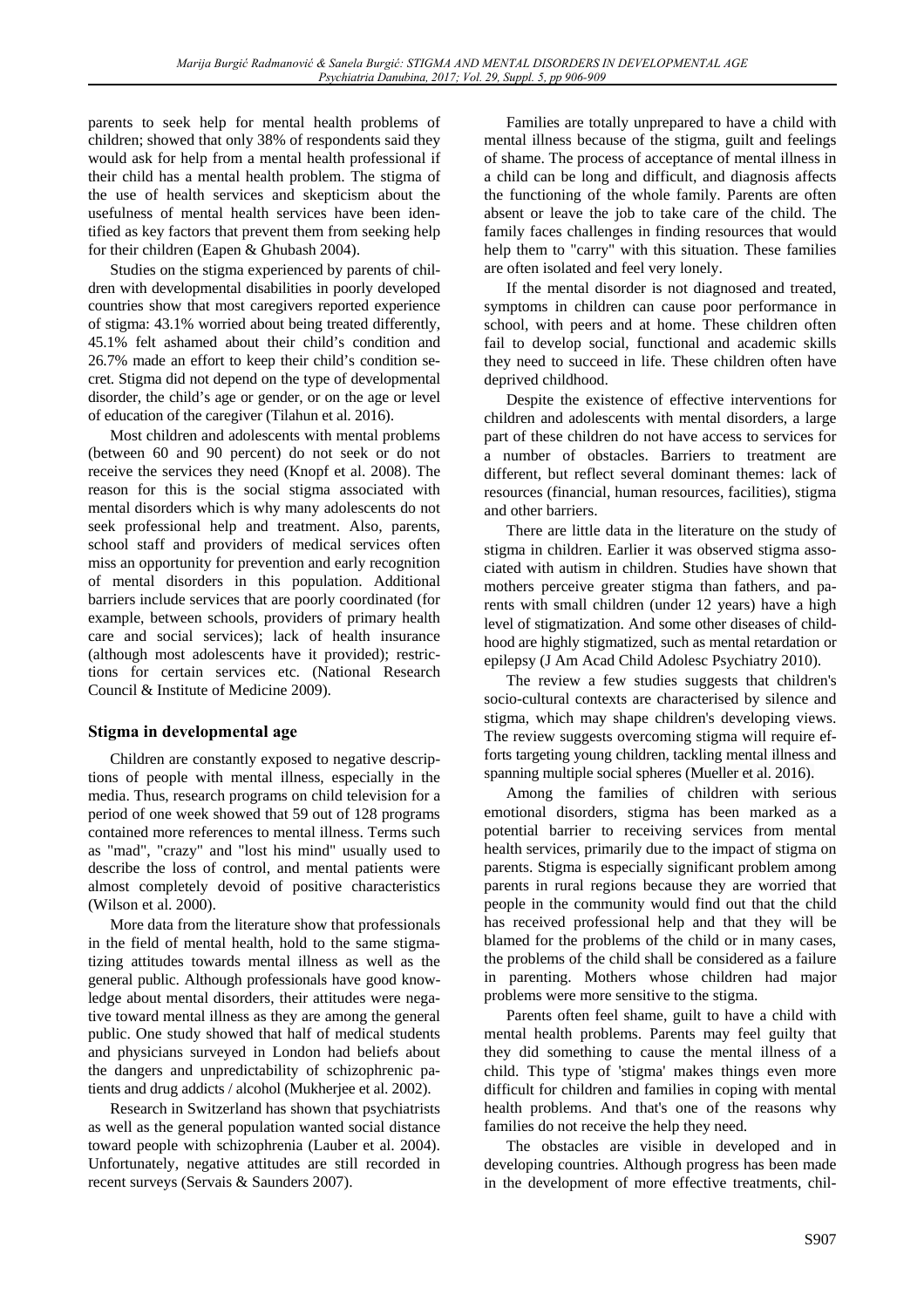dren and adolescents with mental disabilities and their parents are still stigmatized. The economic downturn in developed countries, and competition for funding in developing countries almost universally affect disproportionately the provision of mental health services. Priority is given to physical illnesses without recognition of relation with mental disorders.

Mental illness is one of the most stigmatized disease in modern society. It is also a key obstacle for access to mental health services and use of health services.

### **Consequences of mental stigma**

Negative attitudes towards people with mental illness can affect all areas of life: learning, work and establishing friendships, and negatively affects the quality of life. Students with mental illness feel embarrassed, hide the symptoms, trying to "self treat", often taking psychoactive substances, make a bad choice to "fit in". Stigma hinders the daily activities that are part of teenage life, such as hanging out with friends, the establishment of close relations, grocery shopping, dropping out of school.

Stigma leads to loneliness, depression and loss of confidence, prevents young people to reach their true potential. Stigma stops young people to seek help because they fear they will not be taken seriously, and a talk about mental health is difficult (Dogra et al. 2009). Negative public reaction leads do social distancing of children and families, the child distancing from the other children, accusing the family of the child for problems of the child.

Since this is a school population, it is important to educate teachers and associates to accept and provide active help and support students with mental health problems. This can be achieved through:

- raising the level of knowledge, awareness and education about mental health;
- achieving positive change students' attitudes towards their peers with problems of mental health in terms of accepting and giving active assistance and support.

Early intervention in developmental age leads to a greater chance of recovery and better psychosocial functioning of the child, but the stigma delaying treatment and reduces the chances of recovery. Better treatment for children with mental disorders and a better outcome will contribute to reducing stigma.

### **Conclusion**

Many children and adolescents have mental health problems that interfere with their normal development and functioning. Most children and adolescents with mental disorders do not seek or do not receive the services they need. The reason for this is the social stigma associated with mental disorders which is why many do not seek professional help and treatment. If the

mental disorder is not diagnosed and treated, symptoms in children can cause poor performance in school, with peers and at home. These children often fail to develop social, functional and academic skills they need to succeed in life. It is very important to educate teachers and associates in providing active assistance and support for students with mental health problems.

## *Acknowledgements:* None.

*Conflict of interest:* None to declare.

## *Contribution of individual authors:*

Marija Burgić Radmanović: analyses and reviewed; Sanela Burgić: did literature searches.

## **References**

- *1. Dogra N, Reitmanova S, Carter Pokras O: Twelve tips for teaching diversity and embedding it in the medical curriculum. Med Teach 2009; 31:990-993*
- *2. Donald M et al.: The Queensland young peoples' mental health survey report. Centre for Primary Health Care, School of Populations Health and Department of Psychiatry, University of Queensland. Brisbane, Australia, 2000*
- *3. Eapen V, Ghubash, R: Mental health problems in children and help seeking patterns in the UAE. Psychological Reports 2004; 94:663-667*
- *4. Henderson C, Thornicroft G. Evaluation of the Time to Change programme in England 2008-2011. The British Journal of Psychiatry 2013, 202(s55):s45-s48.*
- *5. Henderson C, Thornicroft G: Stigma and discrimination in mental illness: Time to Change. Lancet 2009; 373:1928–30*
- *6. HM Government. New horizons- a shared visions for mental health, 2009*
- *7. Ighodaro A, Stefanovics E, Makanjuola V, Rosenheck R: An assessment of attitudes towards people with mental illness among medical students and physicians in Ibadan. Nigeria Academic Psychiatry 2015; 39:280-5*
- *8. Knopf DK, Park J, Mulye TP: The mental health of adolescents: A national profile, 2008*
- *9. Lauber C, Anthony M, Ajdacic-Gross V, Rössler W: What about psychiatrists' attitude to mentally ill people? European Psychiatry 2004; 19:423-427*
- *10. Mehta N, Kassam A, Leese M, Butler G, Thornicroft G: Public attitudes towards people with mental illness in England and Scotland, 1994-2003. Br J Psychiatry2009; 194:278–84*
- *11. Mukolo A, Heflinger CA, Walston K: The stigma of childhood mental disorders: A conceptual framework. J Am Acad Child Adolesc Psychiatry 2010; 49:92-198*
- *12. Mukherjee R, Fialho A, Wijetunge A, Checinski K, Surgenor T. The stigmatisation of psychiatric illness : the attitudes of medical students and doctors in a London teaching hospital. Psychiatric Bulletin 2002; 26:178-181*
- *13. Mueller J, Callanan MM, Greenwood K: Communications to children about mental illness and their role in stigma development: an integrative review. Journal of Mental Health 2016; 25:62-70*